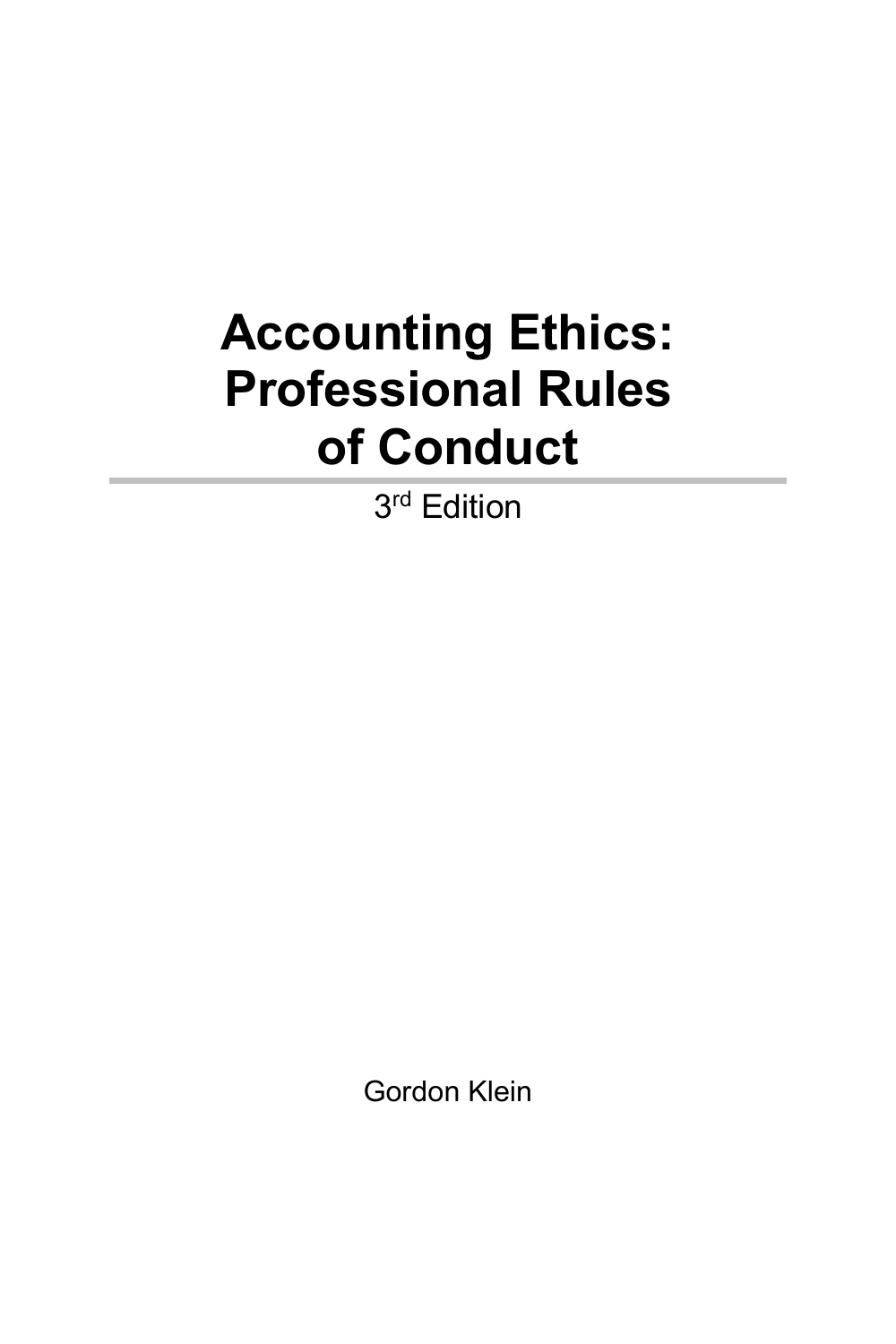## Table of Contents

| Chapter 1 - Discreditable Acts: Discrimination, Deceit, and |  |
|-------------------------------------------------------------|--|
|                                                             |  |
|                                                             |  |
|                                                             |  |
|                                                             |  |
|                                                             |  |
|                                                             |  |
| The Discreditable to the Profession Standard 11             |  |
|                                                             |  |
|                                                             |  |
|                                                             |  |
|                                                             |  |
|                                                             |  |
|                                                             |  |
| The Duty to Not Obscure Important Information18             |  |
|                                                             |  |
|                                                             |  |
|                                                             |  |
| Duties Concerning Accounting Frameworks Other than GAAP 24  |  |
|                                                             |  |
|                                                             |  |
|                                                             |  |
|                                                             |  |
|                                                             |  |
|                                                             |  |
|                                                             |  |
|                                                             |  |
|                                                             |  |
|                                                             |  |
|                                                             |  |
| The General Nature of Confidential Information33            |  |
|                                                             |  |
|                                                             |  |
|                                                             |  |
|                                                             |  |
|                                                             |  |
|                                                             |  |
| Situations in Which Disclosure Is Required Without Client   |  |
|                                                             |  |
| Situations in Which Disclosure Is Permitted Without Client  |  |
|                                                             |  |
|                                                             |  |
|                                                             |  |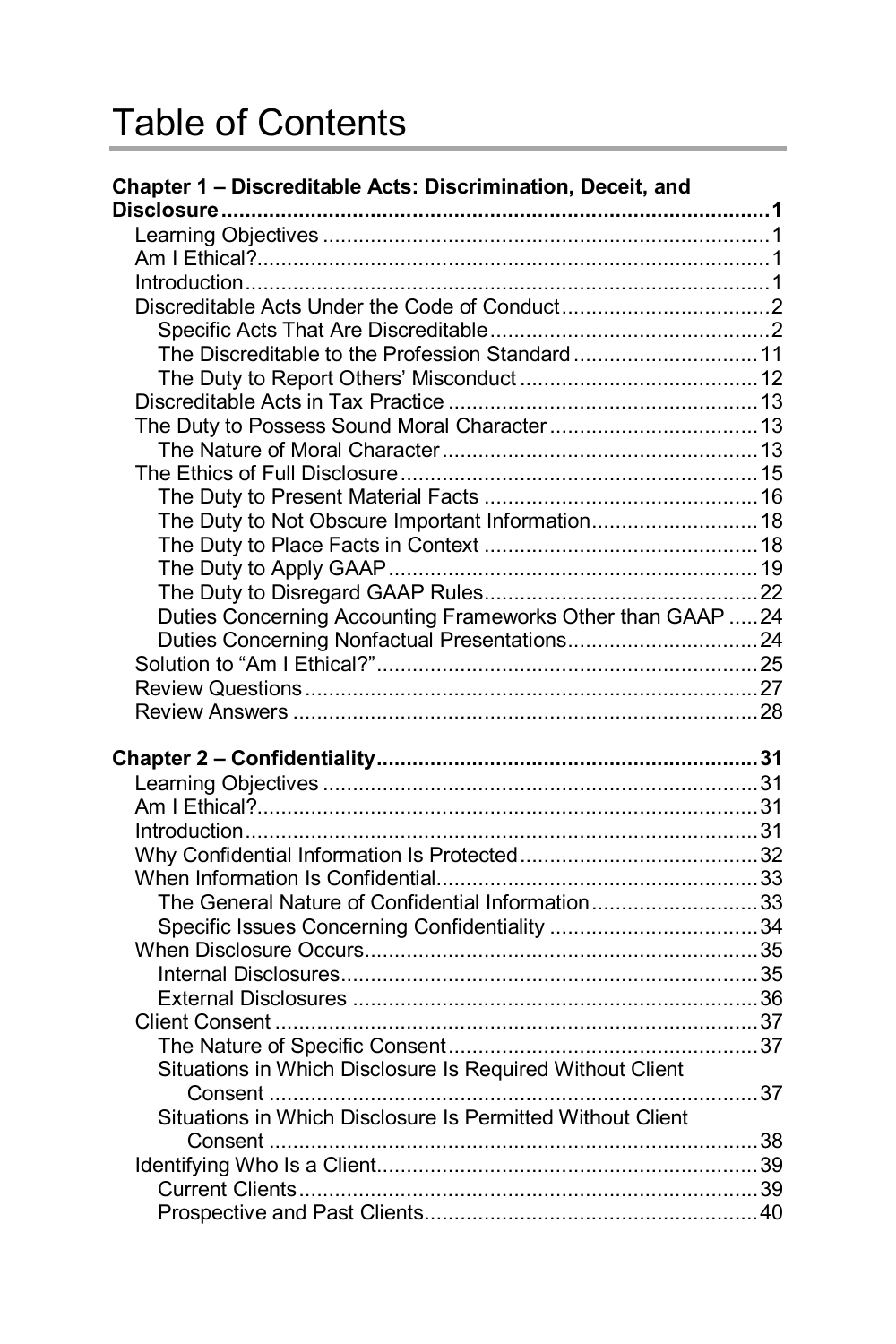## Table of Contents

| States That Treat Client Communications as Privileged41   |  |
|-----------------------------------------------------------|--|
| Federal Rules That Treat Client Communications as 43      |  |
|                                                           |  |
|                                                           |  |
|                                                           |  |
| Preparer Disclosure of Client Tax Information44           |  |
|                                                           |  |
|                                                           |  |
|                                                           |  |
|                                                           |  |
| Chapter 3 - Independence and Moral Seduction  49          |  |
|                                                           |  |
|                                                           |  |
|                                                           |  |
|                                                           |  |
|                                                           |  |
|                                                           |  |
|                                                           |  |
| During What Time Period Is Independence Required?58       |  |
|                                                           |  |
|                                                           |  |
|                                                           |  |
|                                                           |  |
|                                                           |  |
|                                                           |  |
|                                                           |  |
|                                                           |  |
|                                                           |  |
|                                                           |  |
|                                                           |  |
|                                                           |  |
|                                                           |  |
|                                                           |  |
|                                                           |  |
| Safeguards that Counterbalance Threats to Independence 74 |  |
| Safeguards Created by Regulatory and Legislative Bodies75 |  |
|                                                           |  |
|                                                           |  |
| Required Actions When Independence Is Impaired 76         |  |
|                                                           |  |
| The Impact of the Independence Rule on Other Endeavors 76 |  |
| Independence in Consulting and Outsourced Internal Audit  |  |
|                                                           |  |
| Independence in Trust and Estate Administration76         |  |
|                                                           |  |